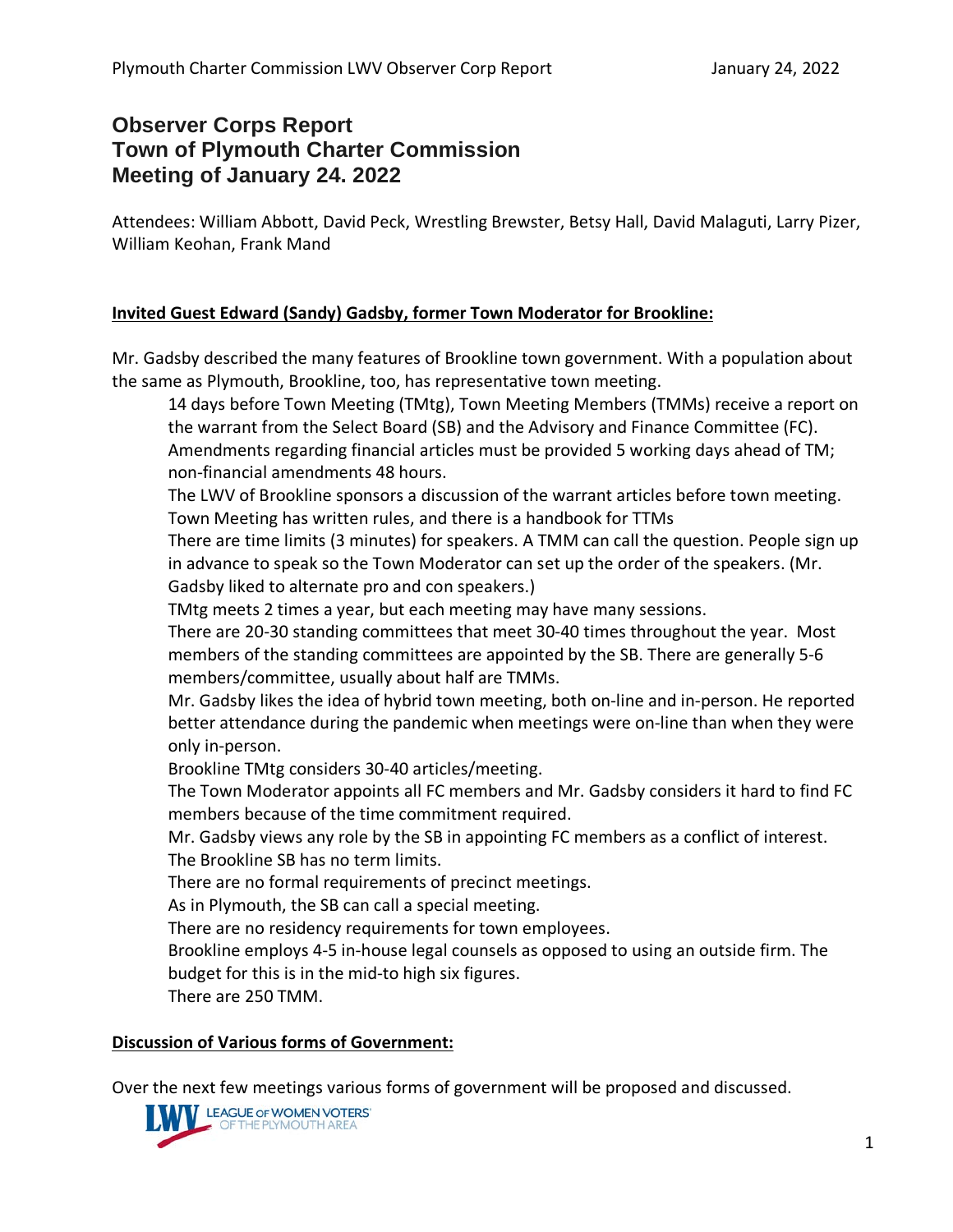David Peck submitted an outline of a Town Council form of government. Below is his submission.

### **A Proposed Town Council for Plymouth, Massachusetts A Representative Body with competitive elections, frequent meetings and accountability**

Draft December 31, 2021

1. Size and Composition: 13 Members

- 9 District representatives: (2 precincts per district)
- 4 at Large
- Note: at each census, if added population requires, create 1 more district of 2 precincts, meaning one more district representative; at same time, drop one At Large to keep 13 Member Council
- Three year overlapping terms
- Term limit of three terms
- No Town employee may serve on Town Council until at least 12 months after leaving Council

2. Council meets twice a month September through June; once a month July and August unless special meetings needed.

3. Council elects Council President and Council Vice President. One-year term. Council appoints:

Town Administrator: Three year contract. Hiring or firing requires 9 of 13 votes of Council Planning Board: 5 members plus 2 alternates. 3 year overlapping term Zoning Board of Appeals: 5 members plus 2 alternates. 3 year overlapping term Finance Committee: 13 members. 3 year term. 3 year overlapping term Board of Health: 5 members plus 2 alternates. 3 year overlapping term Licensing Board: 3 members 3 year term. 3 year overlapping term

4. Town Elects:

School Committee. 6 members at large, three year overlapping terms. Council President is voting member, making 7 members Conservation Committee. 6 members at large, three year overlapping terms. One Council member ex officio.

#### **Town Meeting versus Town Council: A Comparison**

#### **Plymouth Town Meeting:**

- 162 members (if 9 per precinct
- Many seats uncontested or barely contested
- Meets 2x a year, sometimes 3
- Deliberates 12 hours per year
- Deliberates 1x per article
- Town employees can be Town Meeting Members
- Finance Committee appointed by one person (Moderator)
- School Committee totally separate from Select Board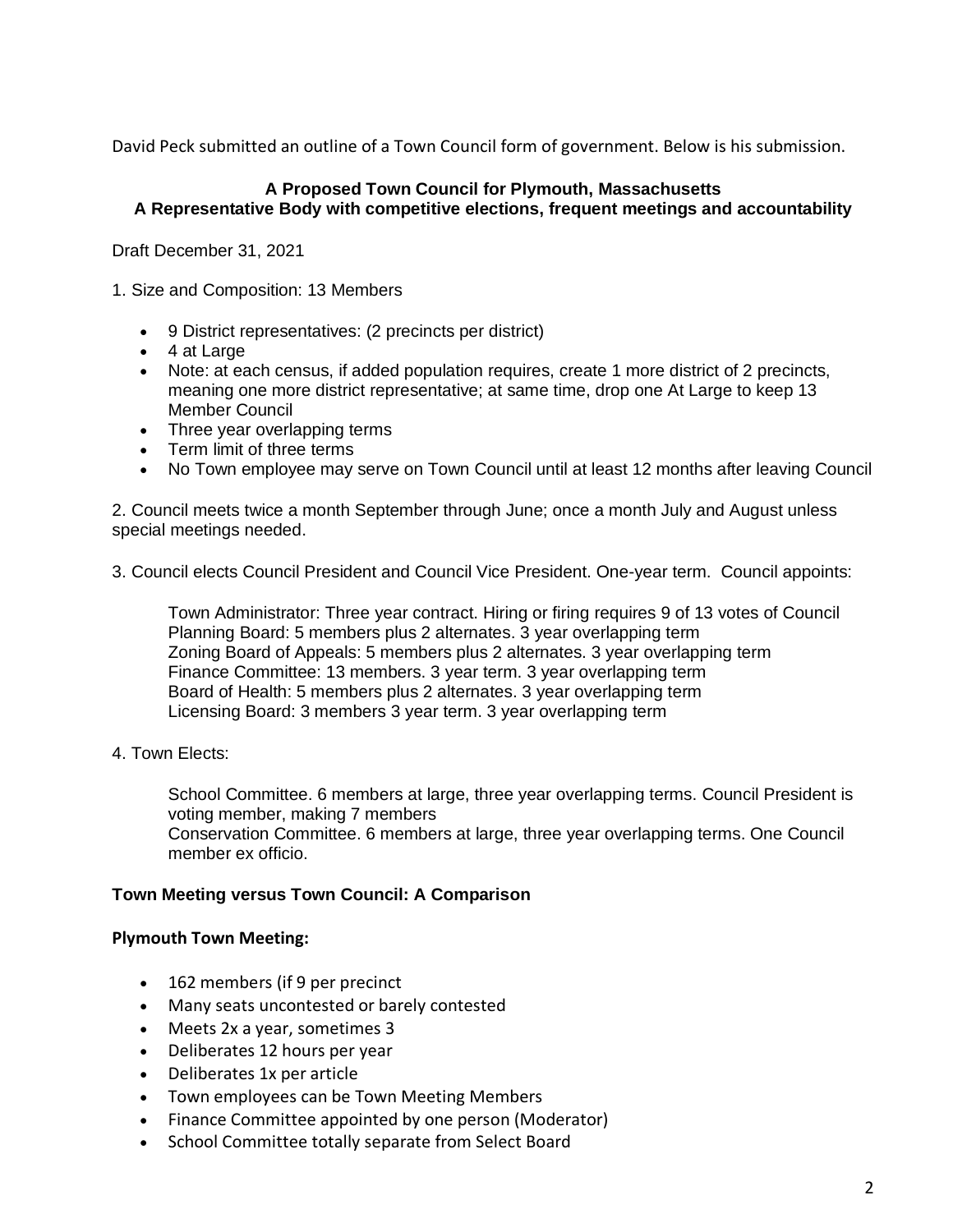- 4 of 5 Select Board members can hire and fire Town Manager
- Select Board all elected at large
- Town-wide at large elections for Select Board can be expensive
- Elections in May

### **A Plymouth Town Council:**

- 13 members, 9 from districts, 4 at large Fewer seats mean more competition
- Meets 22x a year or more Deliberates 44 to 66 hours per year
- Deliberates minimum 2x per article
- Town employees cannot be Councilors
- Finance Committee appointed by Council (13 people)
- Council President can be voting member of School Committee
- 9 Councilors required to hire and fire Town Administrator (2/3 vote of 13)
- Councilor elections based in part on districts, providing representation across the Town
- District wide Council elections likely to cost less than Town-wide
- Elections in November

#### \*\*\*\*\*\*\*\*\*\*\*\*\*\*\*\*\*\*\*\*\*\*\*\*\*\*\*\*\*\*\*\*\*\*\*\*\*\*\*\*\*\*\*\*\*\*\*\*\*\*\*\*\*\*\*\*\*\*\*\*\*\*\*\*\*\*\*\*\*\*\*\*\*\*\*\*\*

Ms. Hall asked what makes the Council form better, and Mr. Peck replied that there is more deliberation, more consideration, but also quicker action.

Mr. Abbott asked what happens to the 100+ citizens who currently volunteer for committees which he thinks is a strength of the current form of government. Mr. Peck said that the current committees do not necessarily go away.

Mr. Pizer mentioned that choice of form has to do with one's philosophy as to the role of government and the trade-off between democracy and efficiency.

Mr. Brewster observed that the Committee of Precinct Chairs is getting stronger and "beginning to flex its muscles"

The observation was made that by Massachusetts State law town elections cannot be on the same date as a state election so a November election date could be problematic.

Mr. Keohan stated that he was worried about developers using campaign contributions to influence elected conservation commissioners. There was a general discussion among the Charter Commissioners as to how much money it currently costs to run a campaign for certain town positions.

Ms. Hall likes that TMtg controls development by-laws. Mr. Keohan agreed with Ms. Hall.

Mr. Pizer reminded the commissioners to keep in mind the difference between legislative and executive functions.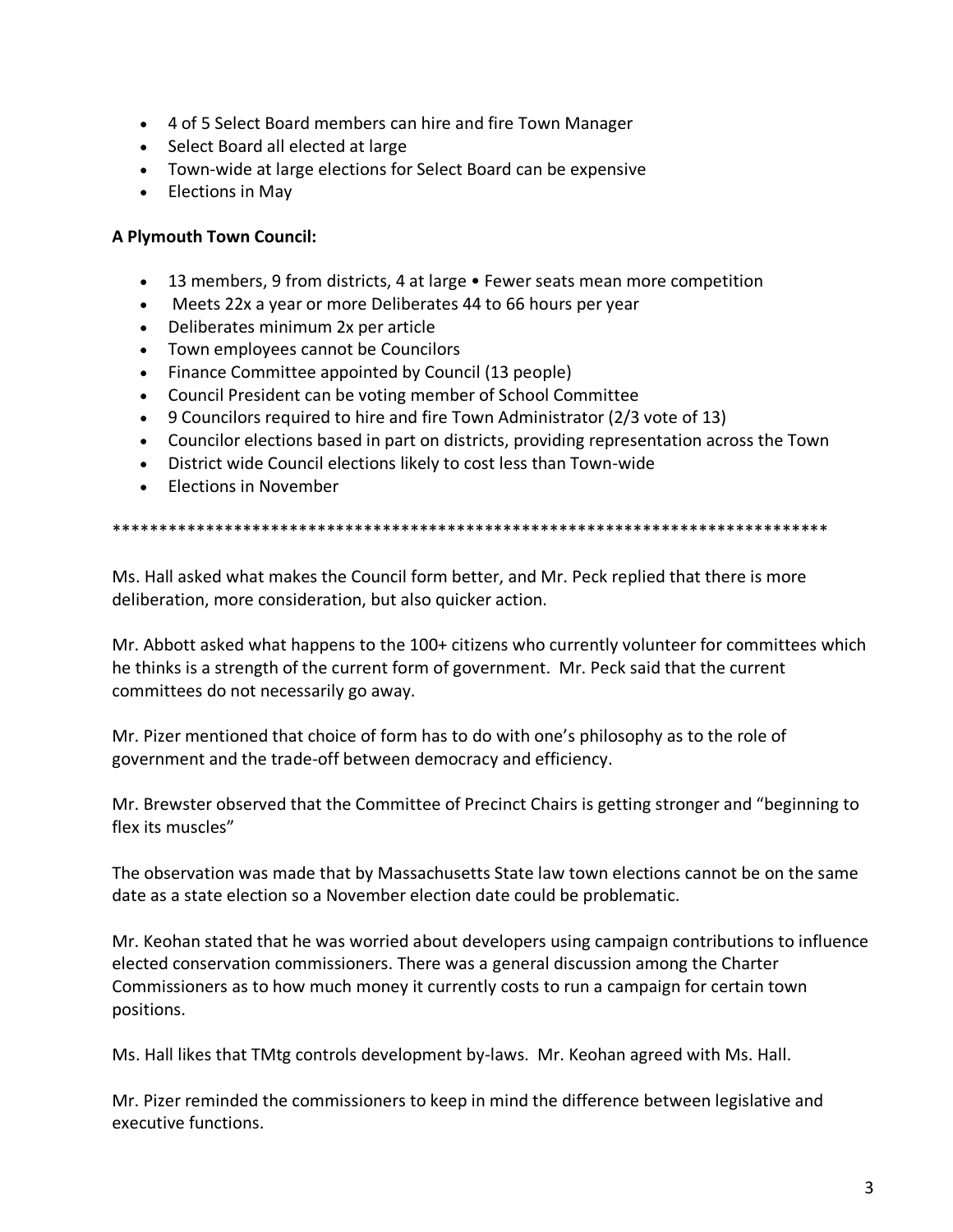# **Public Comment:**

**Mr. Ken Christofori** , Precinct 13,had submitted a proposal for a hybrid form of town government that was published with the meeting agenda. Here is his suggestion:

# **Hybrid form of Town Government based on Form 2 of the Document titled "Forms of Local Government Commonwealth of Massachusetts" (Council/Manager)**

### **Town Manager**

- 1. Appointed by Council Members and must not be a registered Town voter or own property in the Town such that there will be no conflict of interest in decision making
- 2. Town Manger should be a "strong" manager such that he or she does not answer to the will of the Council Members
- 3. Town Manager appoints an assistant Town manger pending the approval of the Council Members.
- 4. Town Manager can appoint, discipline, or remove Town Department Heads
- 5. Town Manager could consider a non-scheduled pay raise for a Town Department Head if the Town Council recommends one in order retain his or her services. This would also have to be within approved "contingency monies" to stay within the approved budget for that year.

# **Council Members (Formerly the Selectboard)**

- 1. One Council Member shall be elected from each of the Town villages for a total of five Council Members.
- 2. Council Members appoint the Town Manager and have the capacity to recommend his or her removal pending the agreement of Precinct Representatives and a Town Meeting vote.
- 3. Council Members, their spouses, or their siblings, cannot be or have been employed by the town to reduce conflict of interest concerns
- 4. Council Members are subject to term limits
- 5. Council Members shall make policy subject to the approval of the Town Manager and Town Legal Counsel.
- 6. Council Members along with Town Meeting approve or disapprove the Town Budget
- 7. Council Members do not have any authority over the Town Manager concerning his or her oversight of Town Department Heads or how the departments are organized.
- 8. Council Members do not have the authority to authorize raises for Town Department Heads, however they can make recommendations to the Town Manager for raises to retain a Department Head that may be considering employment elsewhere or to recommend a person within that department to either take over or act as an interim department head.

# **Precinct Representative**

1. One (or no more than three) Precinct Representative shall be elected from each Precinct